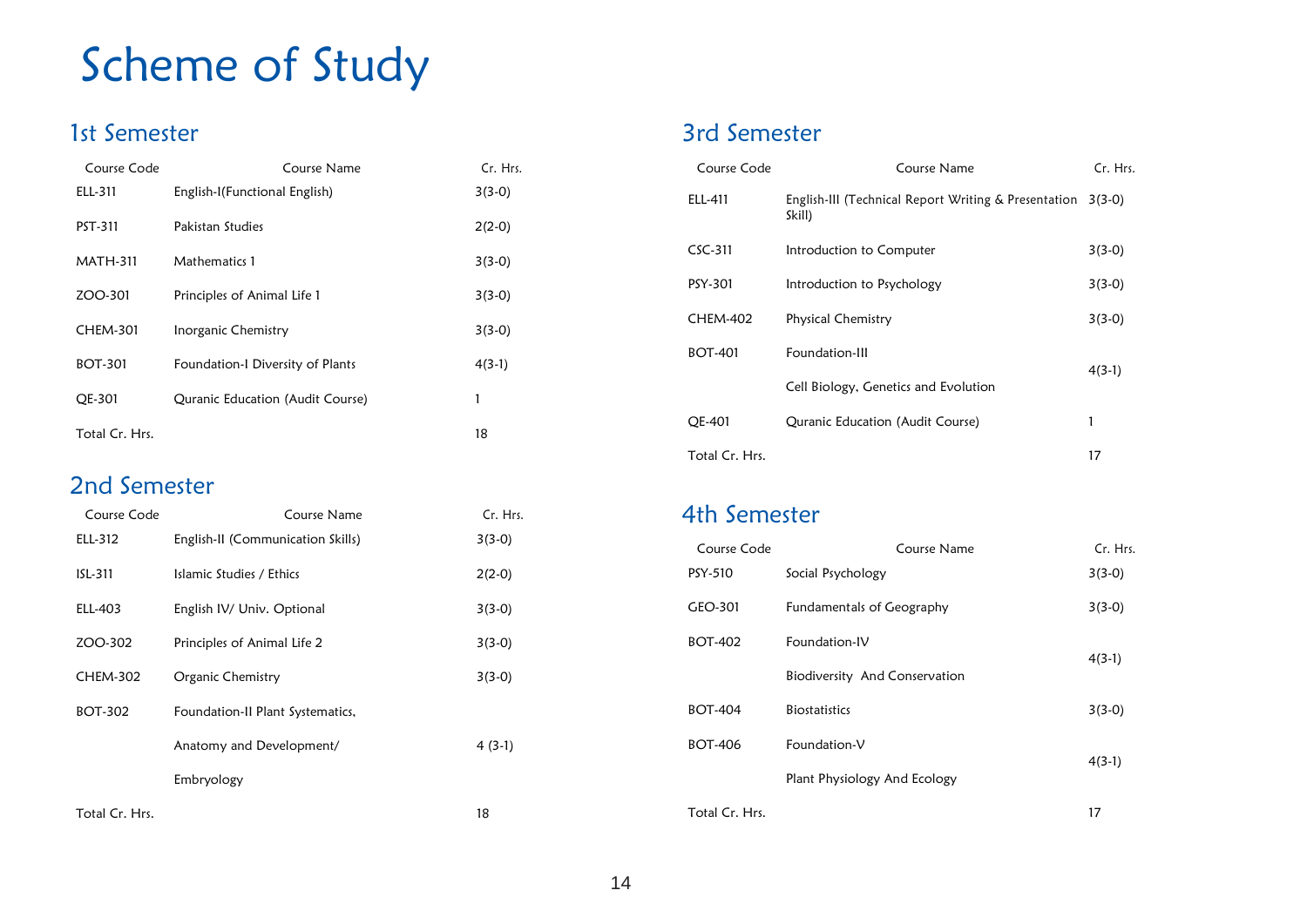## 5th Semester

| Course Code    | Course Name                      | Cr. Hrs. |
|----------------|----------------------------------|----------|
| <b>BOT-501</b> | Foundation-VI                    | $3(2-1)$ |
|                | Bacteriology And Virology        |          |
| <b>BOT-503</b> | Foundation-VII                   | $3(2-1)$ |
|                | Diversity Of Vascular Plants     |          |
| <b>BOT-505</b> | Major-I                          | $3(2-1)$ |
|                | And Plant Pathology<br>Mycology  |          |
| <b>BOT-507</b> | Major-II                         | $3(2-1)$ |
|                | Phycology And Bryology           |          |
| <b>BOT-509</b> | Major-III                        | $3(2-1)$ |
|                | Plant Systematics                |          |
| QE-501         | Quranic Education (Audit Course) | 1        |
| Total Cr. Hrs. |                                  | 15       |

## 6th Semester

| Course Code    | Course Name          | Cr. Hrs. |
|----------------|----------------------|----------|
| <b>BOT-502</b> | Major-IV             | $3(2-1)$ |
|                | Genetics-I           |          |
| <b>BOT-504</b> | Foundation-VII       | $3(2-1)$ |
|                | Plant Anatomy        |          |
| <b>BOT-506</b> | Major-V              | $3(2-1)$ |
|                | Plant Biochemistry-1 |          |
| <b>BOT-508</b> | Foundation-IX        | $3(2-1)$ |
|                | Plant Ecology-1      |          |
| <b>BOT-510</b> | Major-VI             | $3(2-1)$ |
|                | Plant Physiology-1   |          |
| Total Cr. Hrs. |                      | 15       |